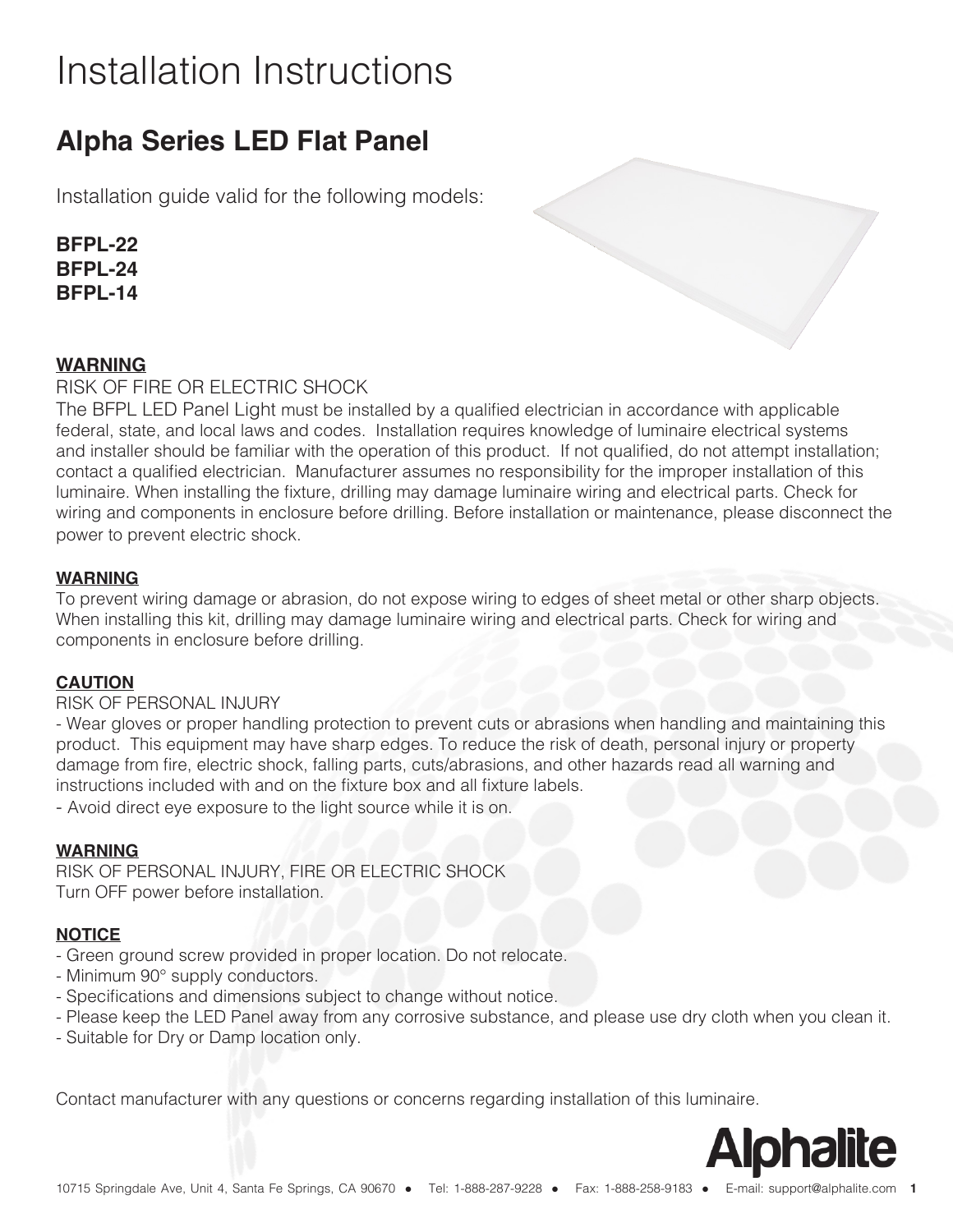## Installation Instructions **LED Flat Pant Light**

### **Recessed Installation Steps:**

Suitable for 9/16" or 15/16" Flat T-Grid in both insulated ceilings and non-insulated ceilings. Access above ceiling required.

**1.** Bend (4) grid clip mounting tab 90° degrees on each corner.

**2.** Rotate and slide the luminaire as required to fit through the T-Grid Bar and secure.

Support wires are required by installation codes (not included in the package).

**3.** Make sure that the orientation of the Access Plate and Splice Box face an accessible tile to make electrical splices.

**4.** Loosen Access Plate Screw and remove the Access Plate Knock out appropriate Conduit Knockouts on the Access Plate

to route input conduit. Use appropriate conduit connectors as required by code.

**5.** Connect wires as shown in wiring diagram below. Push all wires back into the Splice Box.

Use appropriate UL-approved wire connectors as required by code to complete wiring.

**6.** Ensure that the wiring of the last luminaire in the row is properly terminated. Then make all electrical connections to the luminaire. Attach the wiring access cover plate.



steel rope (for fixing onto roof)

Put thin steel rope through hole of the bracket and fix it onto the brackets



### **CAUTION**

- 1. Avoid direct eye exposure to the light source while it is on.
- 2. Account for small parts and destroy packing material, as these may be hazardous to children
- 3. Disconnect power and allow fixture to cool before changing bulb or handing fixture.

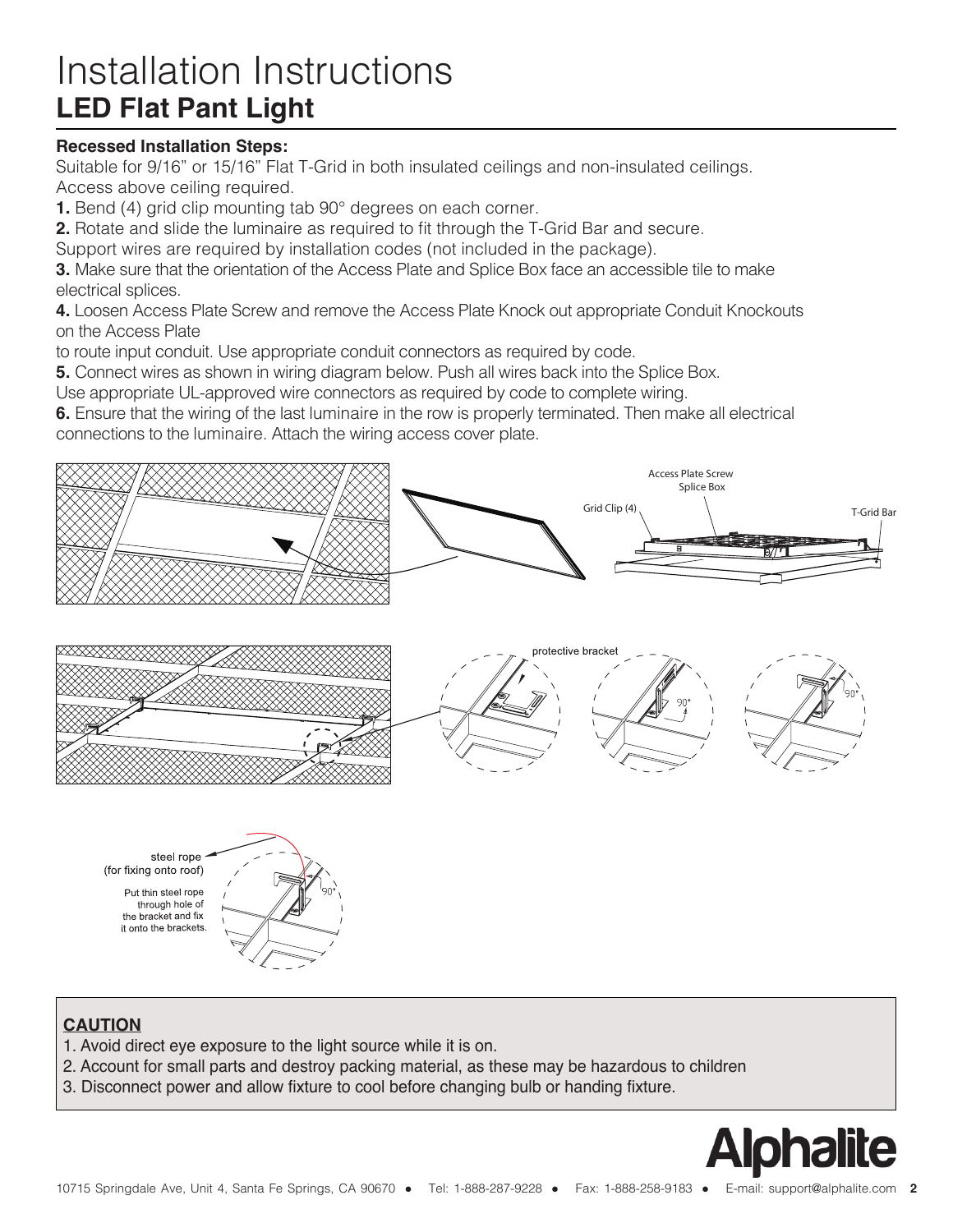### **Surface Mount Installation Steps (Required additional kit from manufacturer):**

- **1.** Put the four pieces of frame together and fix them by screws.
- **2.** Fix the frame onto the wall by screws.



**3.** Dismantle one piece of frame and put the LED panel into the frame.



**4.** Fix the frame by putting back the dismantled part.

Note:The drivers and connector must be fixed to the back of LED panel by adhesive tape.



Fig. 1



### **Wiring Diagram: ON-OFF Wiring 0-10V Dimmable Wiring**

Follow the wiring directions as in fig. 1. Follow the wiring directions as in fig. 1.

**1.** Connect the black fixture lead to the (+) LINE supply lead.

**2.** Connect the white fixture lead to the (-) COMMON supply lead.

**3.** Connect the GROUND wire from fixture to supply ground. Do NOT connect the GROUND of the dimming fixture to the output.

**4.** Connect the purple fixture lead to the (V+) DIM lead.

**5.** Connect the gray fixture lead to the (V-) DIM lead.

**1.** Connect the black fixture lead to the LINE supply lead.

**2.** Connect the white fixture lead to the COMMON/NEUTRAL supply lead.

**3.** Connect the GROUND wire from fixture to supply ground.